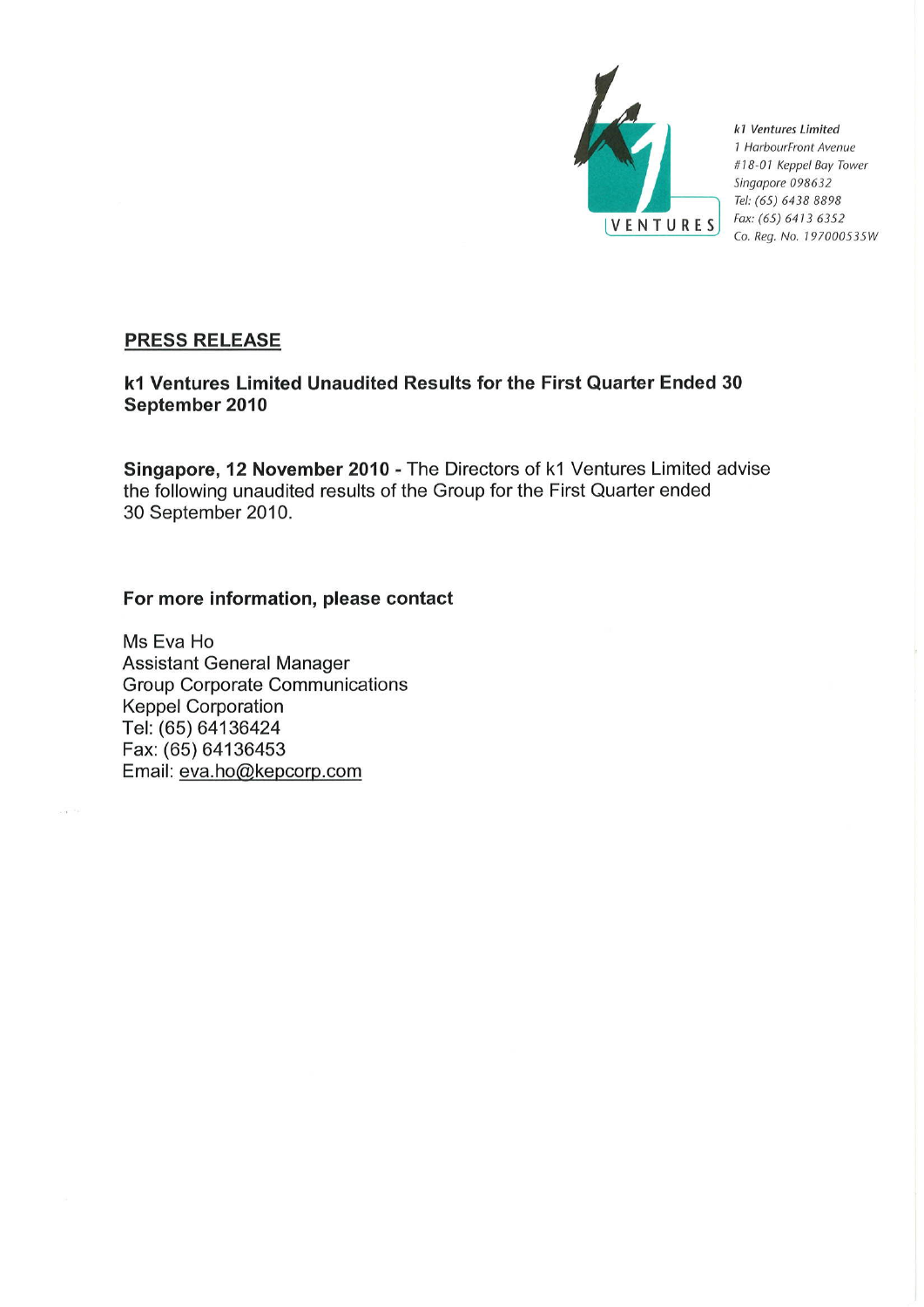# **K1 VENTURES LIMITED**

Co. Reg. No. 197000535W (Incorporated in the Republic of Singapore)

# **FIRST QUARTER 2011 FINANCIAL STATEMENTS**

## **TABLE OF CONTENTS**

| Paragraph      | <b>Description</b>                             | Page     |
|----------------|------------------------------------------------|----------|
|                | <b>FINANCIAL STATEMENTS</b>                    | $1 - 14$ |
| 1              | GROUP PROFIT AND LOSS ACCOUNT                  | 1        |
| $\overline{c}$ | CONSOLIDATED STATEMENT OF COMPREHENSIVE INCOME | 3        |
| 3              | <b>BALANCE SHEETS</b>                          | 4        |
| 4              | STATEMENTS OF CHANGES IN EQUITY                | 6        |
| 5              | CONSOLIDATED STATEMENT OF CASH FLOWS           | 8        |
| 6              | <b>AUDIT</b>                                   | 9        |
| 7              | <b>AUDITORS' REPORT</b>                        | 9        |
| 8              | <b>ACCOUNTING POLICIES</b>                     | 9        |
| 9              | CHANGES IN THE ACCOUNTING POLICIES             | 9        |
| 10             | REVIEW OF GROUP PERFORMANCE                    | 9        |
| 11             | VARIANCE FROM FORECAST STATEMENT               | 10       |
| 12             | <b>PROSPECTS</b>                               | 10       |
| 13             | <b>DIVIDEND</b>                                | 10       |
| 14             | <b>SEGMENT ANALYSIS</b>                        | 11       |
| 15             | <b>REVIEW OF SEGMENT PERFORMANCE</b>           | 13       |
| 16             | INTERESTED PERSON TRANSACTIONS                 | 13       |
|                | <b>CONFIRMATION BY THE BOARD</b>               | 14       |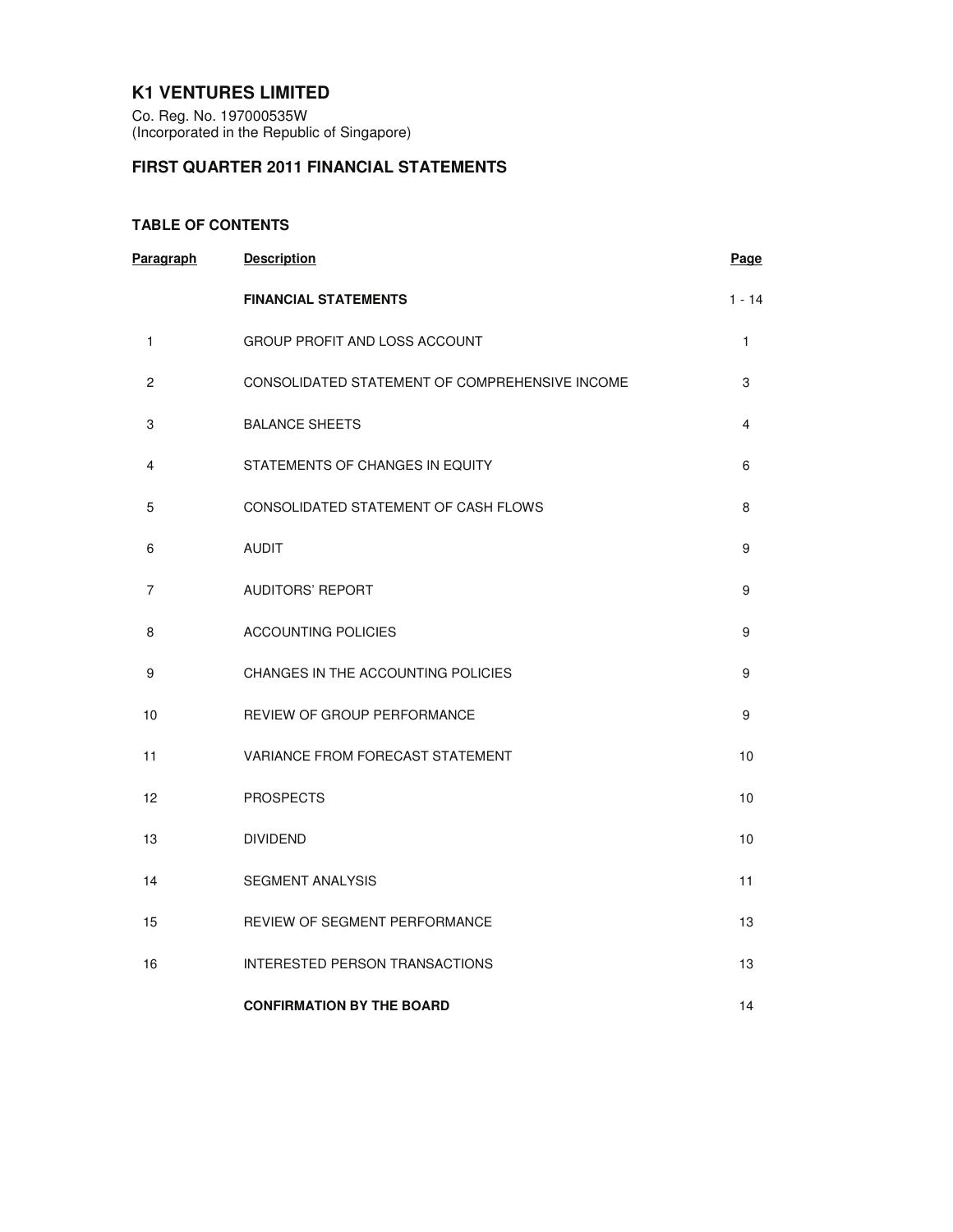# **K1 VENTURES LIMITED**

## **FIRST QUARTER 2011 FINANCIAL STATEMENTS**

## **UNAUDITED RESULTS FOR FIRST QUARTER ENDED 30 SEPTEMBER 2010**

The Directors of **k1 Ventures Limited** advise the following unaudited results of the Group for the first quarter ended 30 September 2010.

## **1. GROUP PROFIT AND LOSS ACCOUNT for the first quarter ended 30 September 2010**

|                                                                                                                                      | Note                 | 1 Jul 10<br>to<br>30 Sep 10<br>\$'000 | 1 Jul 09<br>to<br>30 Sep 09<br>\$'000 | $+$ /(-) %                       |
|--------------------------------------------------------------------------------------------------------------------------------------|----------------------|---------------------------------------|---------------------------------------|----------------------------------|
| Revenue                                                                                                                              | 1a                   | 16,534                                | 21,145                                | (21.8)                           |
| Staff costs<br>Depreciation and amortisation<br>Other operating expenses                                                             |                      | (2, 437)<br>(8,686)<br>(4, 130)       | (2,873)<br>(13, 199)<br>(4,338)       | (15.2)<br>(34.2)<br>(4.8)        |
| <b>Operating profit</b><br>Finance expenses<br>Foreign exchange loss<br>Share of results of associated<br>company and joint ventures |                      | 1,281<br>(2,020)<br>(789)<br>1,632    | 735<br>(2,260)<br>(421)<br>2,014      | 74.3<br>(10.6)<br>87.4<br>(19.0) |
| <b>Profit before taxation</b><br>Taxation                                                                                            |                      | 104<br>(2, 154)                       | 68<br>(433)                           | 52.9<br>397.5                    |
| Loss for the period                                                                                                                  |                      | (2,050)                               | (365)                                 | 461.6                            |
| Attributable to:<br>Shareholders of the Company<br>Non-controlling interests                                                         |                      | (2, 155)<br>105                       | (120)<br>(245)                        | > 500.0<br><b>NM</b>             |
|                                                                                                                                      |                      | (2,050)                               | (365)                                 | 461.6                            |
| <b>EBITDA*</b>                                                                                                                       |                      | 10,810                                | 15,527                                | (30.4)                           |
| Loss per ordinary share<br>- basic<br>- diluted                                                                                      | 1d<br>1 <sub>d</sub> | $(0.10)$ cts<br>$(0.10)$ cts          | $(0.01)$ cts<br>(0.01) cts            | > 500.0<br>> 500.0               |

\* EBITDA is defined as profit before tax, finance expenses, depreciation and amortisation.

\*\* NM - Not meaningful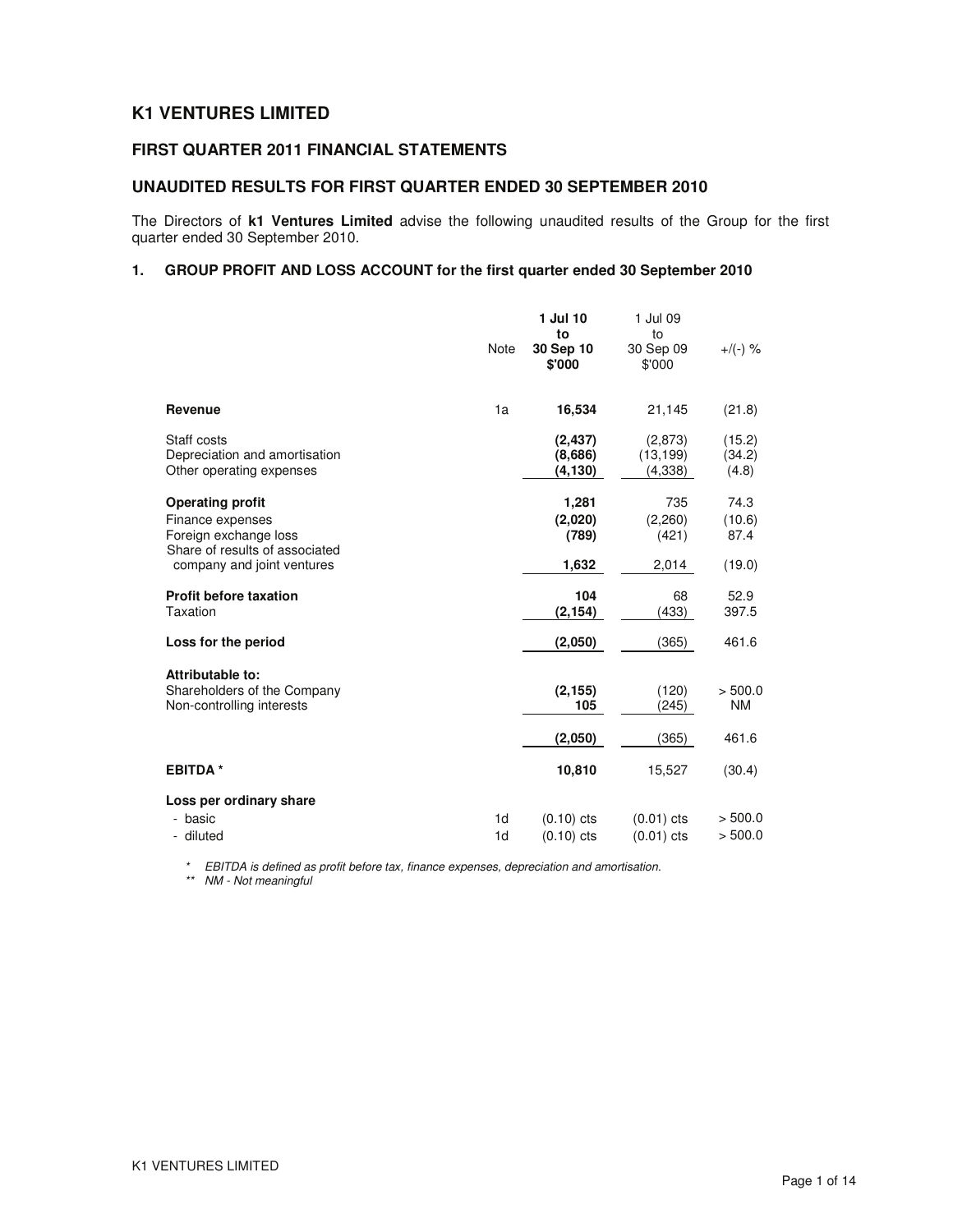### **NOTES TO GROUP PROFIT AND LOSS ACCOUNT**

1a. Breakdown of revenue

|                                     | 1 Jul 10<br>to<br>30 Sep 10<br>\$'000 | 1 Jul 09<br>to<br>30 Sep 09<br>\$'000 | $+/(-)$<br>$\%$ |
|-------------------------------------|---------------------------------------|---------------------------------------|-----------------|
| Revenue from transportation leasing | 11,222                                | 15,122                                | (25.8)          |
| Proceeds from sale of investments   | 1,053                                 | 3,370                                 | (68.8)          |
| Interest income from:               |                                       |                                       |                 |
| - Related parties                   | 93                                    | 85                                    | 9.4             |
| - Others                            | 67                                    | 195                                   | (65.6)          |
| <b>Others</b>                       | 4,099                                 | 2,373                                 | 72.7            |
|                                     | 16,534                                | 21.145                                | (21.8)          |

1b. Pre-tax profit of the Group is arrived at after crediting/(charging) the following:

|                                                               | 1 Jul 10<br>to<br>30 Sep 10<br>\$'000 | 1 Jul 09<br>to<br>30 Sep 09<br>\$'000 | $+$ /(-)<br>$\%$    |
|---------------------------------------------------------------|---------------------------------------|---------------------------------------|---------------------|
| Profit on disposal of fixed assets                            | 2.948                                 | 1.274                                 | 131.4               |
| Profit on sale of investments<br>Provision for doubtful debts | 1,053                                 | 3,370<br>(6)                          | (68.8)<br><b>NM</b> |

1c. There was no material adjustment for under or over provision of tax in respect of prior years.

1d. Loss per ordinary share

|                                                                                          |              | <b>GROUP</b> |                           |
|------------------------------------------------------------------------------------------|--------------|--------------|---------------------------|
|                                                                                          | 1 Jul 10     | 1 Jul 09     |                           |
|                                                                                          | to           | to           | $+$ /(-)<br>$\frac{9}{6}$ |
|                                                                                          | 30 Sep 10    | 30 Sep 09    |                           |
| Loss per ordinary share of the Group based on net loss<br>attributable to shareholders:- |              |              |                           |
| Based on weighted average number of shares<br>(i)                                        | $(0.10)$ cts | $(0.01)$ cts | > 500.0                   |
| - Weighted average number of shares ('000)                                               | 2,165,618    | 2,165,617    |                           |
| On a fully diluted basis<br>(ii)                                                         | $(0.10)$ cts | $(0.01)$ cts | > 500.0                   |
| - Adjusted weighted average number of shares ('000)                                      | 2,165,618    | 2,165,626    |                           |

1e. There was no extraordinary item during the period.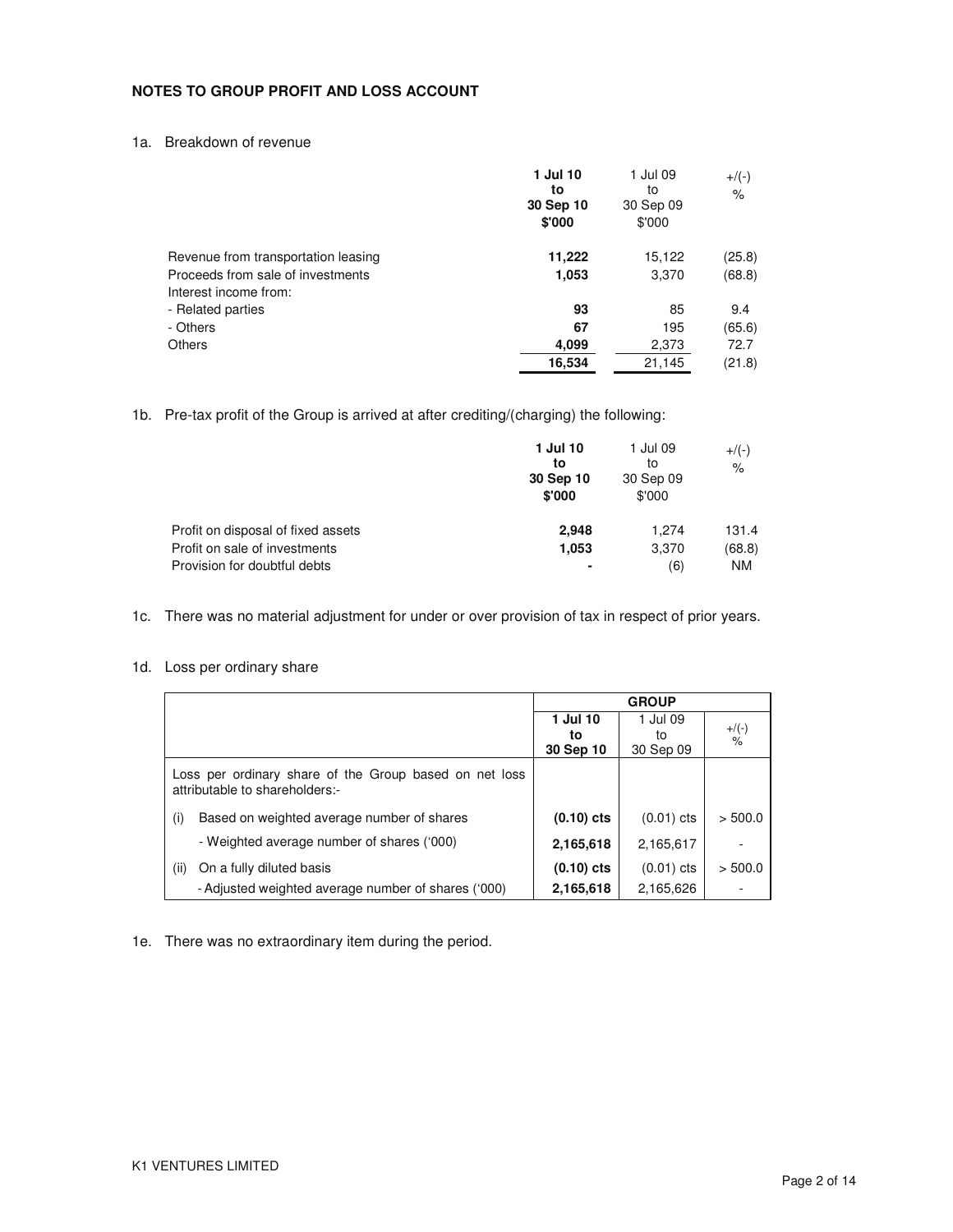### **2. CONSOLIDATED STATEMENT OF COMPREHENSIVE INCOME for the first quarter ended 30 September 2010**

|                                                                                                   | 1 Jul 10<br>to      | 1 Jul 09<br>to      |            |
|---------------------------------------------------------------------------------------------------|---------------------|---------------------|------------|
|                                                                                                   | 30 Sep 10<br>\$'000 | 30 Sep 09<br>\$'000 | $+$ /(-) % |
| Loss for the period                                                                               | (2,050)             | (365)               | 461.6      |
| Fair value changes on available-for-sale investments                                              | 10,710              | 3,027               | 253.8      |
| Fair value gain on available-for-sale assets realised<br>& transferred to profit and loss account | (928)               | (2,531)             | (63.3)     |
| Exchange differences arising on consolidation                                                     | (18, 230)           | (9,244)             | 97.2       |
| Share of other comprehensive expense of joint venture                                             | (286)               | (283)               | 1.1        |
| Other comprehensive expense for the period                                                        | (8,734)             | (9,031)             | (3.3)      |
| Total comprehensive expense for the period                                                        | (10, 784)           | (9,396)             | 14.8       |
| Attributable to:                                                                                  |                     |                     |            |
| Shareholders of the Company                                                                       | (7,993)             | (7,674)             | 4.2        |
| Non-controlling interests                                                                         | (2,791)             | (1,722)             | 62.1       |
|                                                                                                   | (10, 784)           | (9,396)             | 14.8       |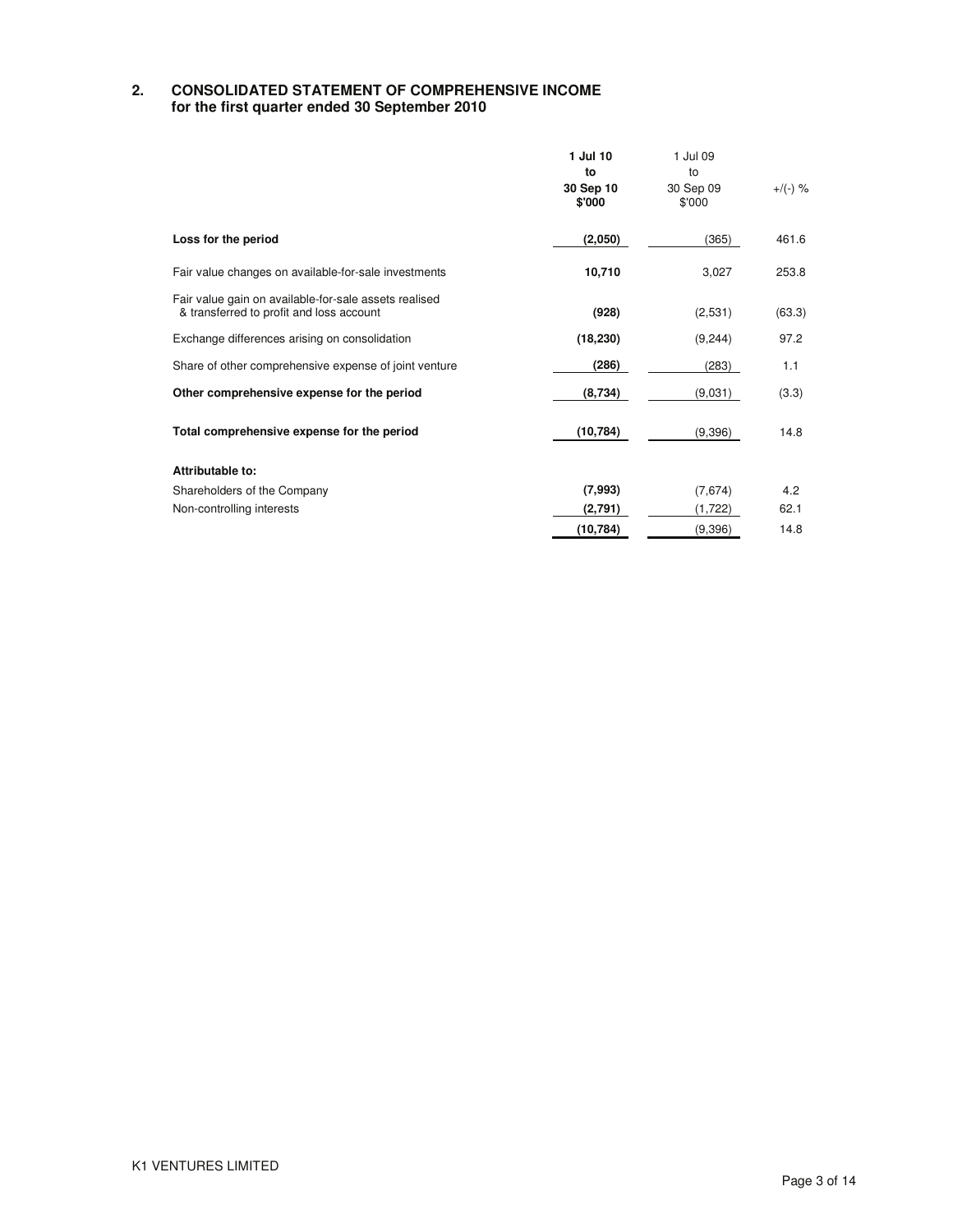# **3. BALANCE SHEETS as at 30 September 2010**

|                                         |           | Group     | Company   |           |
|-----------------------------------------|-----------|-----------|-----------|-----------|
|                                         | As at     | As at     | As at     | As at     |
|                                         | 30 Sep 10 | 30 Jun 10 | 30 Sep 10 | 30 Jun 10 |
|                                         | \$'000    | \$'000    | \$'000    | \$'000    |
| Share capital                           | 196,439   | 196,439   | 196,439   | 196,439   |
| <b>Reserves</b>                         | 174,288   | 182,281   | 104,426   | 106,495   |
| Share capital & reserves                | 370,727   | 378,720   | 300,865   | 302,934   |
| <b>Non-controlling interests</b>        | 44,195    | 46,986    |           |           |
| Capital employed                        | 414,922   | 425,706   | 300,865   | 302,934   |
|                                         |           |           |           |           |
| <b>Represented by:</b>                  |           |           |           |           |
| <b>Fixed assets</b>                     | 262,006   | 298,550   |           |           |
| <b>Subsidiaries</b>                     |           |           | 288,314   | 288,314   |
| Associated company and joint ventures   | 51,274    | 54,046    |           |           |
| <b>Available-for-sale investments</b>   | 130,054   | 118,304   | 18,853    | 19,971    |
| Other assets                            | 1,307     | 1,715     |           |           |
| <b>Intangibles</b>                      | 181,744   | 193,406   |           |           |
|                                         | 626,385   | 666,021   | 307,167   | 308,285   |
| <b>Current assets</b>                   |           |           |           |           |
| Stocks                                  | 8,311     | 5,300     |           |           |
| Amounts due from:                       |           |           |           |           |
| - subsidiaries                          |           |           | 7         | 7         |
| Debtors                                 | 4,288     | 6,813     | 30        | 23        |
| Bank balances, deposits & cash          | 165,163   | 164,242   | 39,465    | 40,838    |
|                                         | 177,762   | 176,355   | 39,502    | 40,868    |
| <b>Current liabilities</b>              |           |           |           |           |
| Creditors                               | 4,063     | 5,014     | 34,460    | 34,381    |
| Amounts due to:                         |           |           |           |           |
| - subsidiaries                          |           |           | 980       | 1,463     |
| - associated company and joint ventures | 34        | 42        |           |           |
| Term loans                              | 1,038     | 1,740     |           |           |
| Provision for taxation                  | 44,898    | 46,388    | 2,055     | 2,055     |
|                                         | 50,033    | 53,184    | 37,495    | 37,899    |
|                                         |           |           |           |           |
| <b>Net current assets</b>               | 127,729   | 123,171   | 2,007     | 2,969     |
| <b>Non-current liabilities</b>          |           |           |           |           |
| Term loans                              | 195,122   | 218,172   |           |           |
| Deferred liabilities                    |           | 2,332     |           |           |
| Deferred taxation                       | 1,465     |           |           |           |
|                                         | 142,605   | 142,982   | 8,309     | 8,320     |
|                                         | 339,192   | 363,486   | 8,309     | 8,320     |
| <b>Net assets</b>                       | 414,922   | 425,706   | 300,865   | 302,934   |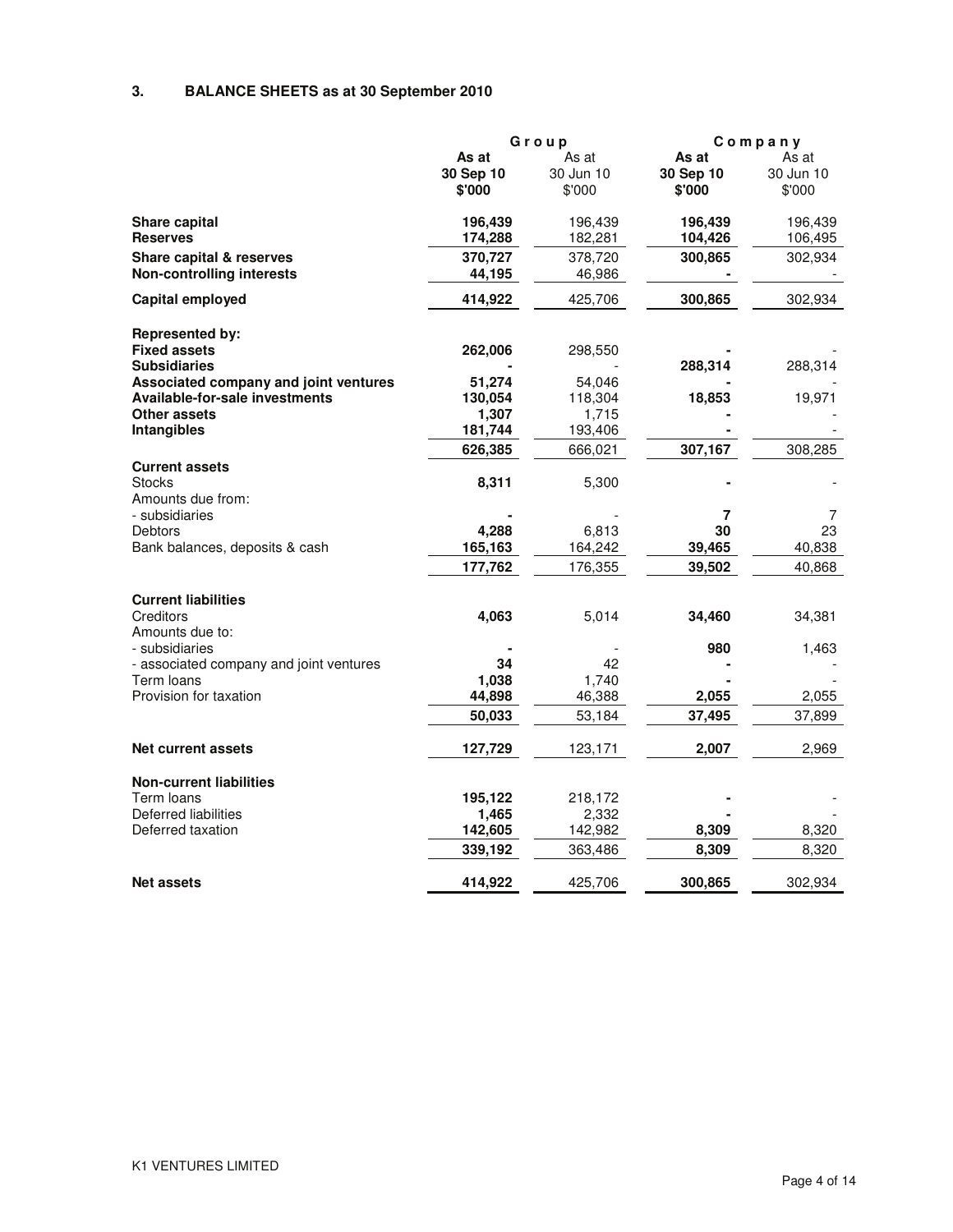### **NOTES TO BALANCE SHEETS**

- 3a. Group's borrowings and debt securities
	- (i) Amount repayable in one year or less, or on demand

| As at 30 Sep 10 |                  | As at 30 Jun 10      |        |  |
|-----------------|------------------|----------------------|--------|--|
| <b>Secured</b>  | <b>Unsecured</b> | Secured<br>Unsecured |        |  |
| \$'000          | \$'000           | \$'000               | \$'000 |  |
| 1,038           |                  | .740                 | -      |  |

#### (ii) Amount repayable after one year

| As at 30 Sep 10 |                  | As at 30 Jun 10 |           |
|-----------------|------------------|-----------------|-----------|
| <b>Secured</b>  | <b>Unsecured</b> | Secured         | Unsecured |
| \$'000          | \$'000           | \$'000          | \$'000    |
| 195,122         |                  | 218.172         | -         |

### (iii) Details of any collateral

The term loans pertain to debt financing taken up by Helm and are pledged against the assets of Helm. The net book value of the fixed assets and other assets pledged to financial institutions amounted to \$365 million (June 2010: \$402 million).

### 3b. Net asset value

|                                                  | <b>GROUP</b> |           |                          |           | <b>COMPANY</b> |           |
|--------------------------------------------------|--------------|-----------|--------------------------|-----------|----------------|-----------|
|                                                  | As at        | As at     |                          | As at     | As at          |           |
|                                                  | 30 Sep 10    | 30 Jun 10 | $+$ /(-)%                | 30 Sep 10 | 30 Jun 10      | $+/(-)$ % |
| Net asset value<br>per ordinary share #          | \$0.17       | \$0.17    | $\overline{\phantom{a}}$ | \$0.14    | \$0.14         |           |
| Net tangible asset value<br>per ordinary share # | \$0.10       | \$0.10    | $\overline{\phantom{a}}$ | \$0.14    | \$0.14         |           |

# Based on issued share capital of 2,165,618,003 ordinary shares as at the end of the financial period (June 2010: 2,165,618,003).

#### 3c. Balance sheet review

Group shareholders' funds decreased to \$370.7 million at 30 September 2010 from \$378.7 million at 30 June 2010 principally due to a decrease in translation reserves as a result of currency fluctuations in the US dollar and a loss of \$2.2 million for the period, offset in part by an upward revaluation of the Group's investment in McMoRan Exploration Co. ("MMR").

Group total assets of \$804.1 million at 30 September 2010 were \$38.2 million less than at 30 June 2010. The decrease in total assets was primarily due to the sale and depreciation of fixed assets and foreign translation adjustments partially offset by the upward revaluation of the Group's investment in MMR.

Group total liabilities decreased by \$27.5 million to \$389.2 million at 30 September 2010 compared to \$416.7 million at 30 June 2010. This decrease was driven by the reduction of Helm's term loan, a decrease in provision for taxation, and related foreign translation adjustments.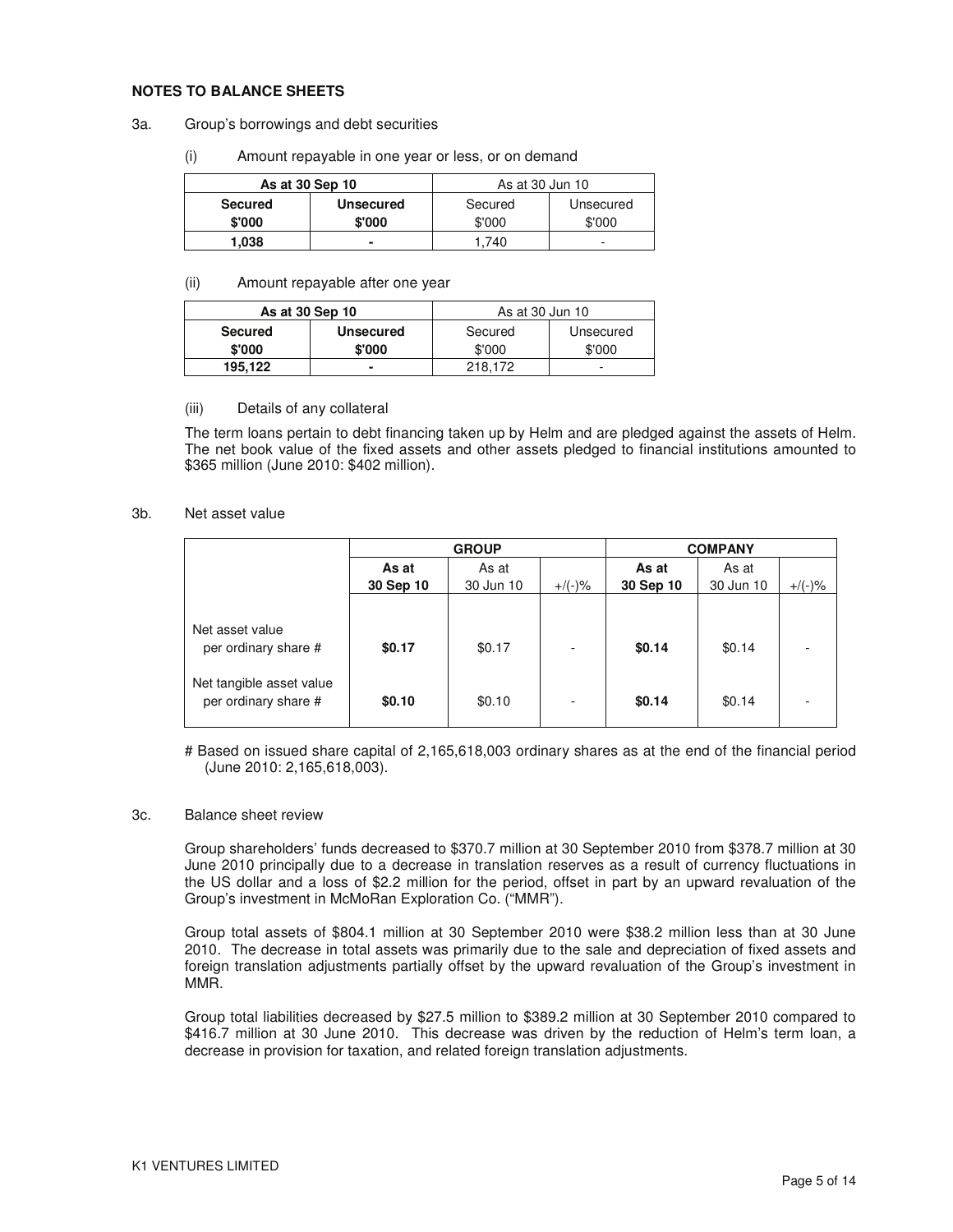## **4. STATEMENTS OF CHANGES IN EQUITY**

# 4a. Group Statement of Changes in Equity for the first quarter ended 30 September 2010

|                                                         | Attributable to equity holders of the Company |                          |                            |                          |                 |                  |                 |
|---------------------------------------------------------|-----------------------------------------------|--------------------------|----------------------------|--------------------------|-----------------|------------------|-----------------|
|                                                         |                                               |                          | Foreign<br><b>Exchange</b> |                          | <b>Share</b>    | Non-             |                 |
|                                                         | <b>Share</b>                                  | Capital                  | <b>Translation</b>         | Revenue                  | Capital &       | controlling      | Capital         |
|                                                         | Capital                                       | <b>Reserves</b>          | Account                    | <b>Reserves</b>          | <b>Reserves</b> | <b>Interests</b> | <b>Employed</b> |
|                                                         | \$'000                                        | \$'000                   | \$'000                     | \$'000                   | \$'000          | \$'000           | \$'000          |
| 2010                                                    |                                               |                          |                            |                          |                 |                  |                 |
| As at 1 July 2010                                       | 196,439                                       | 11,268                   | (49, 358)                  | 220,371                  | 378,720         | 46,986           | 425,706         |
| Total comprehensive income/<br>(expense) for the period |                                               | 9,553                    | (15, 391)                  | (2, 155)                 | (7,993)         | (2,791)          | (10, 784)       |
| As at 30 September 2010                                 | 196,439                                       | 20,821                   | (64, 749)                  | 218,216                  | 370,727         | 44,195           | 414,922         |
|                                                         |                                               |                          |                            |                          |                 |                  |                 |
| 2009                                                    |                                               |                          |                            |                          |                 |                  |                 |
| As at 1 July 2009                                       | 196,437                                       | 2,816                    | (38, 964)                  | 259,264                  | 419,553         | 54,249           | 473,802         |
| Total comprehensive income/<br>(expense) for the period |                                               | 273                      | (7, 827)                   | (120)                    | (7,674)         | (1,722)          | (9,396)         |
| Shares issued                                           | 2                                             | $\overline{\phantom{a}}$ | $\overline{a}$             | $\overline{\phantom{a}}$ | 2               |                  | 2               |
| As at 30 September 2009                                 | 196,439                                       | 3,089                    | (46, 791)                  | 259,144                  | 411,881         | 52,527           | 464,408         |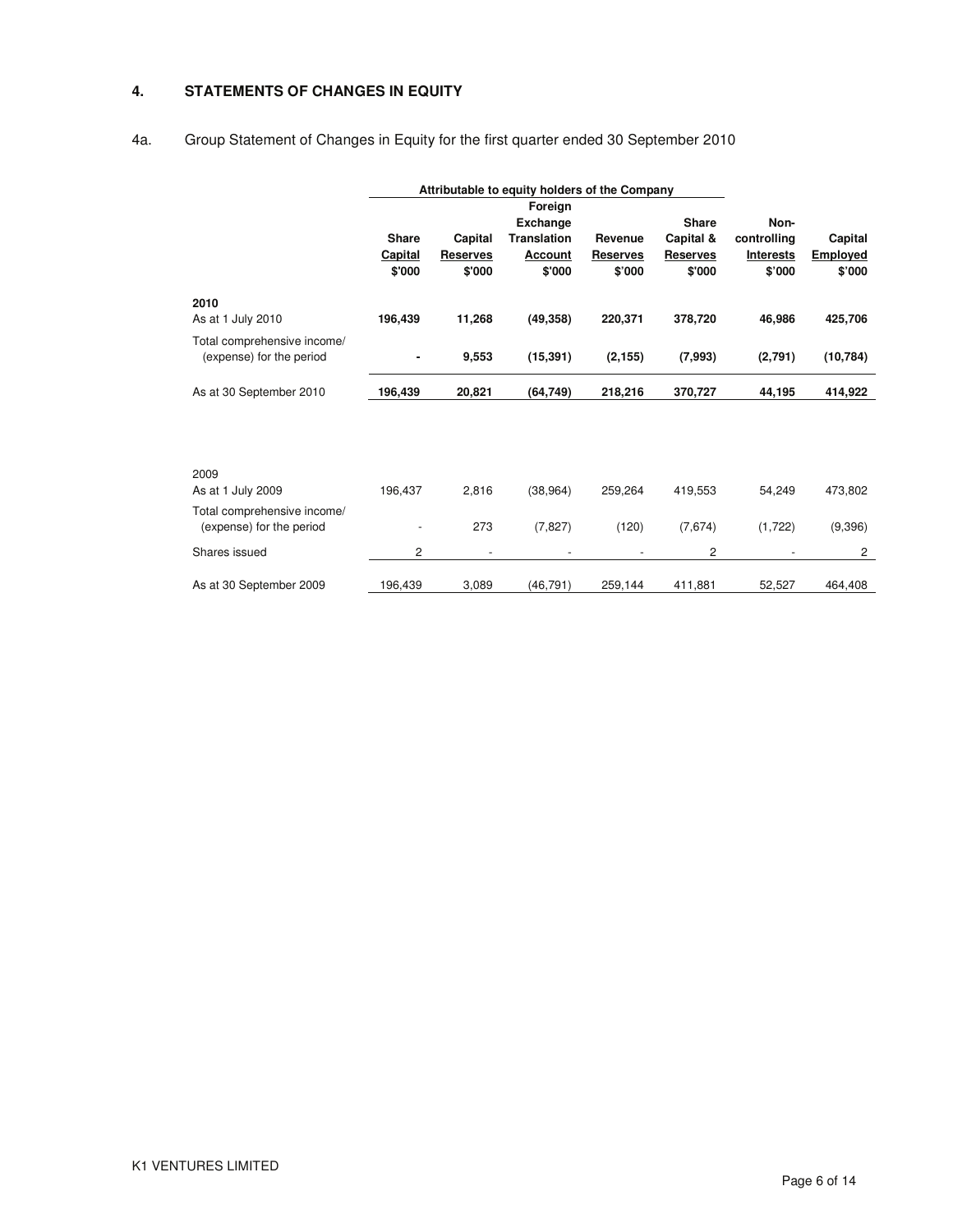### 4b. Company Statement of Changes in Equity for the first quarter ended 30 September 2010

|                                                         | <b>Share</b><br>Capital<br>\$'000 | Capital<br><b>Reserves</b><br>\$'000 | Revenue<br><b>Reserves</b><br>\$'000 | <b>Total</b><br>\$'000 |
|---------------------------------------------------------|-----------------------------------|--------------------------------------|--------------------------------------|------------------------|
| 2010<br>As at 1 July 2010                               | 196,439                           | 1,195                                | 105,300                              | 302,934                |
| Total comprehensive expense<br>for the period           |                                   | (928)                                | (1, 141)                             | (2,069)                |
| As at 30 September 2010                                 | 196,439                           | 267                                  | 104,159                              | 300,865                |
| 2009<br>As at 1 July 2009                               | 196,437                           | 2.477                                | 113,619                              | 312,533                |
| Total comprehensive (expense)/<br>income for the period |                                   | (2.531)                              | 1,427                                | (1.104)                |
| Shares issued                                           | 2                                 |                                      |                                      | 2                      |
| As at 30 September 2009                                 | 196,439                           | (54)                                 | 115,046                              | 311,431                |

### 4c. Share capital

Since 30 June 2010, there was no issue of ordinary shares by the Company. As at 30 September 2010, there were no unexercised options for unissued ordinary shares (June 2010: nil) under the k1 Ventures Share Option Scheme 2000.

The issued share capital of the Company as at 30 September 2010 was 2,165,618,003 ordinary shares.

As at 30 September 2010, the Company was not holding any treasury shares.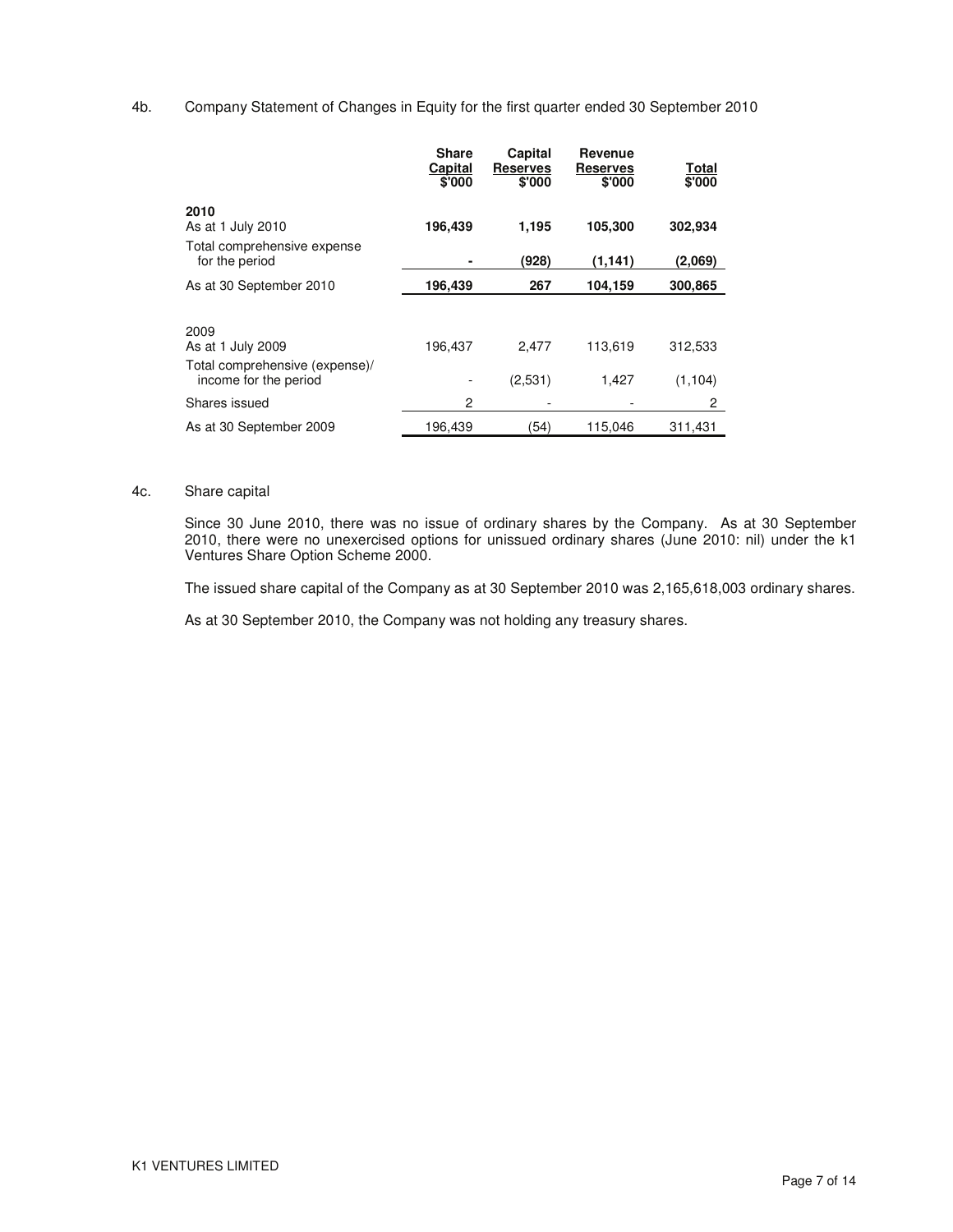## **5. CONSOLIDATED STATEMENT OF CASH FLOWS for the first quarter ended 30 September 2010**

|                                                               |      | 1 Jul 10  | 1 Jul 09  |
|---------------------------------------------------------------|------|-----------|-----------|
|                                                               | Note | to        | to        |
|                                                               |      | 30 Sep 10 | 30 Sep 09 |
|                                                               |      | \$'000    | \$'000    |
| <b>CASH FLOWS FROM OPERATING ACTIVITIES</b>                   |      |           |           |
| Operating profit                                              |      | 1,281     | 735       |
| Adjustments:                                                  |      |           |           |
| Depreciation and amortisation                                 |      | 8,686     | 13,199    |
| Profit on disposal of fixed assets                            |      | (2,948)   | (1,274)   |
| Profit on sale of investments                                 |      | (1,053)   | (3,370)   |
| Cash flow from operations before changes in working capital   |      | 5,966     | 9,290     |
| Working capital changes:                                      |      |           |           |
| <b>Stocks</b>                                                 |      | 1,603     | 1,237     |
| Debtors                                                       |      | 2,067     | 721       |
| Creditors                                                     |      | (1, 430)  | (1, 217)  |
| Translation of foreign subsidiaries and others                |      | (3, 443)  | (2,065)   |
|                                                               |      | 4,763     | 7,966     |
| Interest paid                                                 |      | (1,620)   | (1,838)   |
| Income taxes paid                                             |      | (1, 131)  | (1, 267)  |
| Net cash from operating activities                            |      | 2,012     | 4,861     |
| <b>CASH FLOWS FROM INVESTING ACTIVITIES</b>                   |      |           |           |
| Purchase of fixed assets                                      |      | (587)     | (710)     |
| Proceeds from disposal of fixed assets                        |      | 9,354     | 8,359     |
| Proceeds from distributions from associated                   |      |           |           |
| company and joint venture                                     |      | 930       | 372       |
| Net proceeds from disposal and capital distribution           |      |           |           |
| of investments                                                |      | 1,053     | 3,370     |
| Net cash from investing activities                            |      | 10,750    | 11,391    |
|                                                               |      |           |           |
| <b>CASH FLOWS FROM FINANCING ACTIVITIES</b>                   |      |           |           |
| Proceeds from share issues                                    |      |           | 2         |
| Repayment of term loans                                       |      | (11, 052) | (4, 504)  |
| Net cash used in financing activities                         |      | (11, 052) | (4,502)   |
|                                                               |      |           |           |
| Net increase in cash and cash equivalents                     |      | 1,710     | 11,750    |
| Cash and cash equivalents as at beginning of period           |      | 164,242   | 184,814   |
| Effects of exchange rate changes on cash and cash equivalents |      | (789)     | (421)     |
| Cash and cash equivalents at end of period                    | 5a   | 165.163   | 196,143   |

# **NOTES TO CONSOLIDATED STATEMENT OF CASH FLOWS**

5a. Bank balances, deposits and cash

|                                  | As at<br>30 Sep 10<br>\$'000 | As at<br>30 Sep 09<br>\$'000 |
|----------------------------------|------------------------------|------------------------------|
| Bank balances, deposits and cash | 66.535                       | 91,860                       |
| Deposits with related parties    | 98.628                       | 104.283                      |
| Cash and cash equivalents        | 165,163                      | 196.143                      |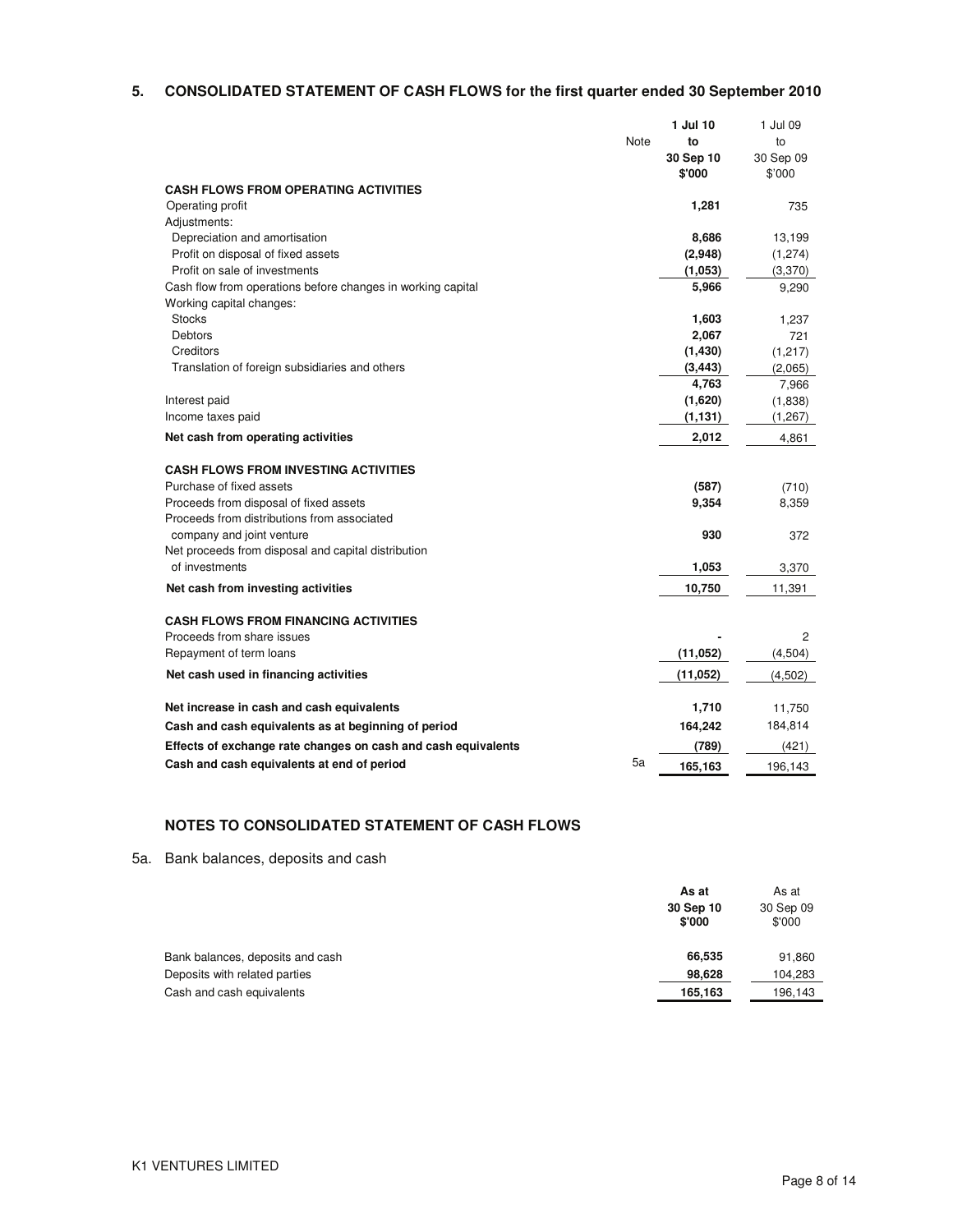### **6. AUDIT**

The financial statements have not been audited nor reviewed by the Company's auditors.

### **7. AUDITORS' REPORT**

Not applicable

### **8. ACCOUNTING POLICIES**

Except as disclosed in paragraph 9 below, the Group has applied the same accounting policies and methods of computation in the financial statements for the current financial period compared with those of the audited financial statements as at 30 June 2010.

### **9. CHANGES IN THE ACCOUNTING POLICIES**

The Group adopted the new/revised FRS and Interpretations of FRS ("INT FRS") that are effective for annual periods beginning on or after 1 July 2010. Changes to the Group's accounting policies have been made as required, in accordance with the transitional provisions in the respective FRS and INT FRS.

The following is the new or amended FRS that is relevant to the Group:

Amendments to FRS 103 Business Combinations

The adoption of the above FRS did not result in any substantial change to the Group's accounting policies nor any significant impact on the financial statements.

### **10. REVIEW OF GROUP PERFORMANCE**

Group revenue was \$16.5 million for quarter ended 30 September 2010 compared to \$21.1 million in the prior year. The decline in revenue was a result of a decrease in Helm's leasing revenue, proceeds from the sale of investments, and interest income from fixed deposits.

Group operating profit was \$1.3 million for quarter ended 30 September 2010 compared to \$735,000 in the prior year, and at the pre-tax level Group profit was \$104,000 for the quarter ended 30 September 2010 compared to \$68,000 in the prior year. The increase in Group operating profit as well as profit before tax was principally due to lower operating and finance expenses and lower depreciation and amortisation.

The Group's EBITDA was \$10.8 million for the quarter ended 30 September 2010 compared to \$15.5 million in the prior year.

The Group's taxation was \$2.2 million for the quarter ended 30 September 2010 compared to \$433,000 in the prior year. The increase in taxation was the result of a U.S. tax provision of \$1.5 million resulting from a foreign currency gain on Singapore dollar fixed deposits held by a k1 U.S. subsidiary.

Loss attributable to shareholders was \$2.2 million for the quarter ended 30 September 2010 compared to \$120,000 in the prior year.

Basic loss per ordinary share was 0.10 cents for the quarter ended 30 September 2010 compared to a loss of 0.01 cents in the prior year.

In the opinion of the Directors, no factor has arisen between 30 September 2010 and the date of this report which would materially affect the results of the Group and the Company for the period just ended.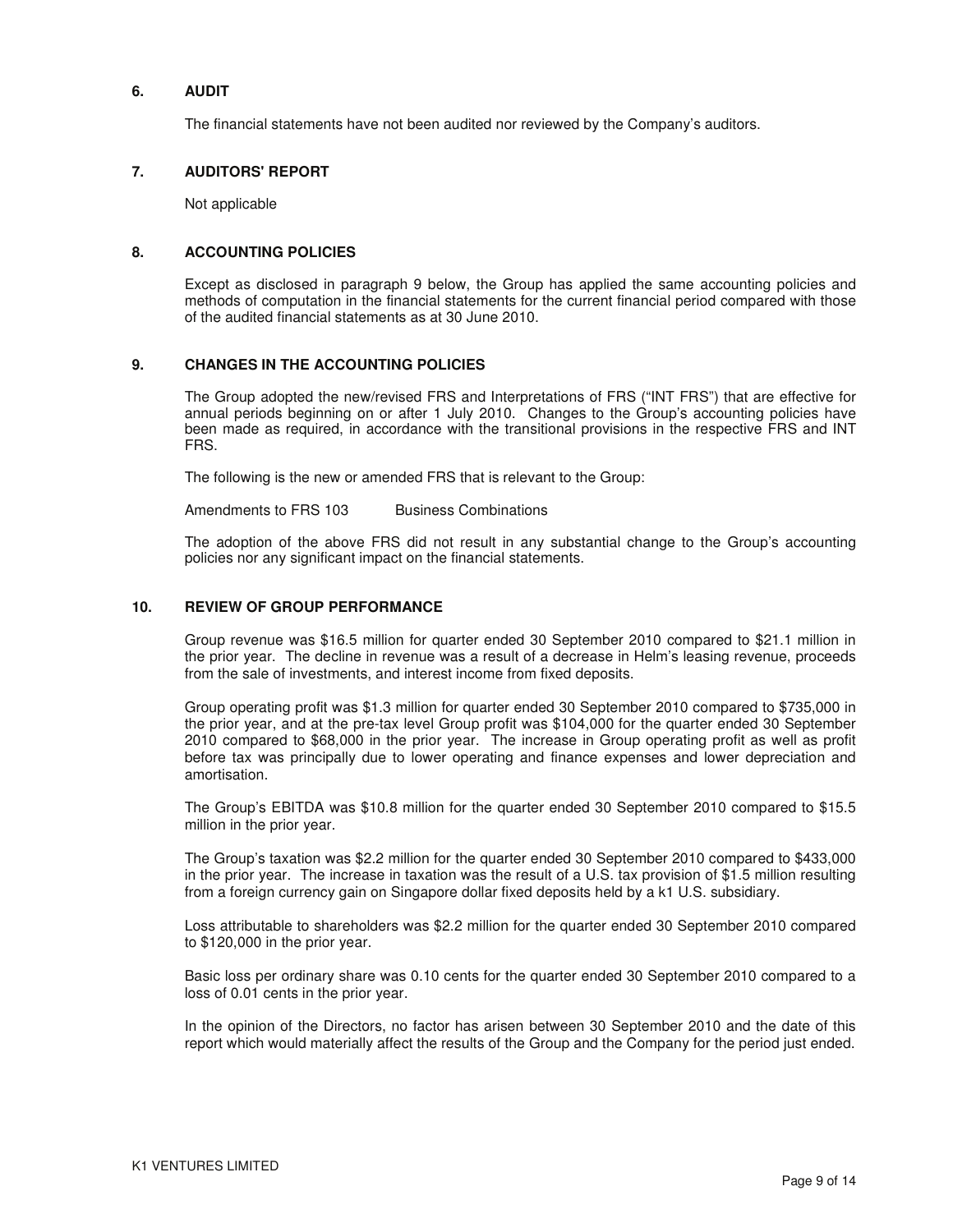## **11. VARIANCE FROM FORECAST STATEMENT**

No forecast for the first quarter ended 30 September 2010 was previously provided.

## **12. PROSPECTS**

The Group's operating subsidiary, Helm Holding Corporation, is expected to continue to be impacted by weakness in the rail leasing market which has impacted lease rates and the overall demand for Helm's assets.

Management is assessing market fundamentals with a view to identify opportunistic investments, while continuing its focus on current investments and shareholder value enhancement.

## **13. DIVIDEND**

13a. Current Financial Period Reported On

Any dividend recommended for the current financial period reported on? No

13b. Corresponding Period of the Immediately Preceding Financial Year

Any dividend declared for the corresponding period of the immediately preceding financial year? No

13c. Date Payable

Not applicable

13d. Books Closure Date

Not applicable

13e. If no dividend has been declared/recommended, a statement to that effect.

No dividend has been declared for the quarter ended 30 September 2010.

For the year ended 30 June 2010, the Board of Directors had recommended a tax exempt one-tier final dividend of 0.5 cents per share. The dividend has been approved by shareholders at the Annual General Meeting held on 15 October 2010. The dividend was paid to the shareholders on 2 November 2010.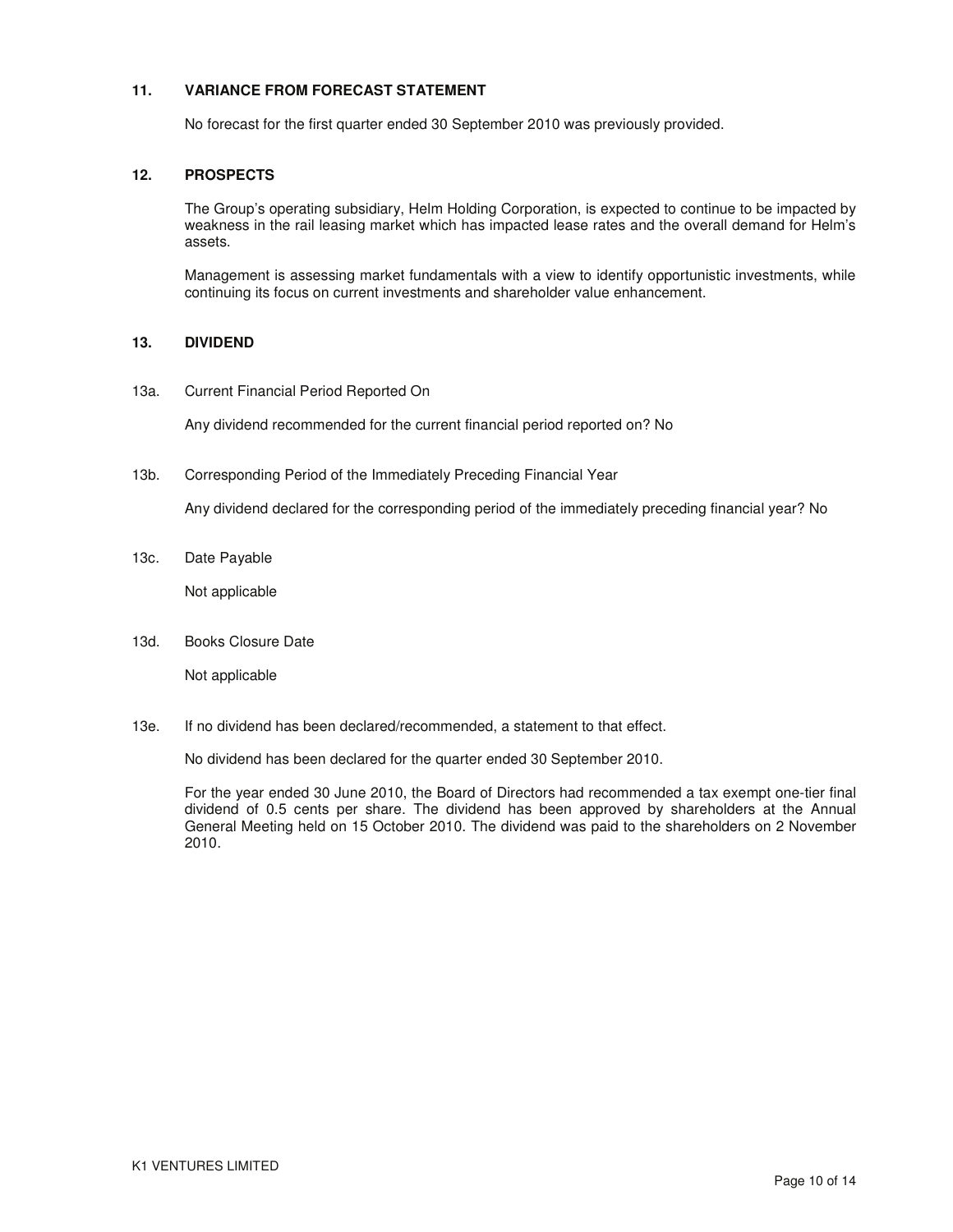## **14. SEGMENT ANALYSIS**

## **First Quarter ended 30 September 2010**

|                                                              | <b>Transportation</b><br>Leasing<br>\$'000 | <b>Investments</b><br>\$'000 | Total<br>\$'000 |
|--------------------------------------------------------------|--------------------------------------------|------------------------------|-----------------|
| Revenue                                                      | 15,359                                     | 1,175                        | 16,534          |
| <b>Segment Results</b>                                       |                                            |                              |                 |
| Operating profit/(loss)                                      | 1,304                                      | (23)                         | 1,281           |
| Finance expenses                                             | (2,020)                                    |                              | (2,020)         |
| Foreign exchange loss                                        |                                            | (789)                        | (789)           |
| Share of results of associated<br>company and joint ventures | 1,632                                      |                              | 1,632           |
| Profit/(loss) before taxation                                | 916                                        | (812)                        | 104             |
| Taxation                                                     | (385)                                      | (1,769)                      | (2,154)         |
| Profit/(loss) for the period                                 | 531                                        | (2,581)                      | (2,050)         |
| Attributable to:                                             |                                            |                              |                 |
| Shareholders of the Company                                  | 426                                        | (2,581)                      | (2, 155)        |
| Non-controlling interests                                    | 105                                        |                              | 105             |
|                                                              | 531                                        | (2,581)                      | (2,050)         |
| <b>Other information</b>                                     |                                            |                              |                 |
| Segment assets                                               | 549,220                                    | 254,927                      | 804,147         |
| Segment liabilities                                          | 325,371                                    | 63,854                       | 389,225         |
| Net assets                                                   | 223,849                                    | 191,073                      | 414,922         |
| Investment in associated                                     |                                            |                              |                 |
| company and joint ventures                                   | 51,274                                     |                              | 51,274          |
| Additions to non-current assets                              | 587                                        |                              | 587             |
| Interest income<br>Depreciation and amortisation             | 38<br>8,685                                | 122<br>1                     | 160<br>8,686    |

# **Geographical Information**

|                    | <b>Singapore</b><br>\$'000 | USA<br>\$'000 | Others<br>\$'000         | Total<br>\$'000 |
|--------------------|----------------------------|---------------|--------------------------|-----------------|
| External sales     | 93                         | 15.388        | 1.053                    | 16.534          |
| Non-current assets | ۰                          | 496.331       | $\overline{\phantom{a}}$ | 496.331         |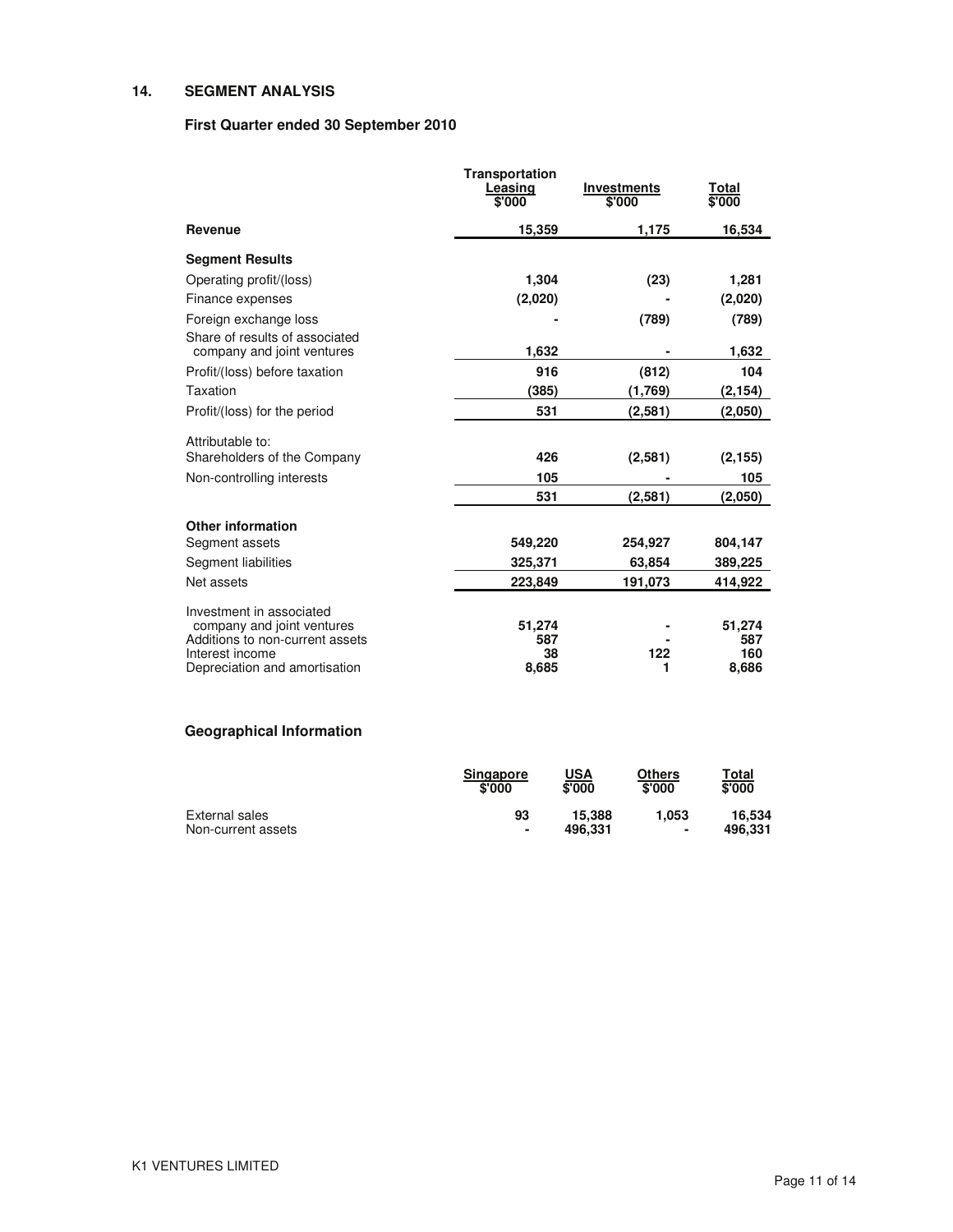### **First Quarter ended 30 September 2009**

|                                                              | Transportation<br>Leasing<br>\$'000 | Investments<br>\$'000 | Total<br>\$000 |
|--------------------------------------------------------------|-------------------------------------|-----------------------|----------------|
| Revenue                                                      | 17,629                              | 3.516                 | 21,145         |
| <b>Segment Results</b>                                       |                                     |                       |                |
| Operating (loss)/profit                                      | (1,873)                             | 2,608                 | 735            |
| Finance expenses                                             | (2,260)                             |                       | (2,260)        |
| Foreign exchange loss                                        |                                     | (421)                 | (421)          |
| Share of results of associated<br>company and joint ventures | 2,014                               |                       | 2,014          |
| (Loss)/profit before taxation                                | (2, 119)                            | 2,187                 | 68             |
| Taxation                                                     | 890                                 | (1, 323)              | (433)          |
| (Loss)/profit for the period                                 | (1,229)                             | 864                   | (365)          |
| Attributable to:                                             |                                     |                       |                |
| Shareholders of the Company                                  | (984)                               | 864                   | (120)          |
| Non-controlling interests                                    | (245)                               |                       | (245)          |
|                                                              | (1,229)                             | 864                   | (365)          |
| <b>Other information</b>                                     |                                     |                       |                |
| Segment assets                                               | 695,202                             | 250,926               | 946,128        |
| Segment liabilities                                          | 429,486                             | 52,234                | 481,720        |
| Net assets                                                   | 265,716                             | 198,692               | 464,408        |
| Investment in associated                                     |                                     |                       |                |
| company and joint ventures                                   | 49,734                              |                       | 49,734         |
| Additions to non-current assets<br>Interest income           | 710<br>134                          | 146                   | 710<br>280     |
| Depreciation and amortisation                                | (13, 198)                           | (1)                   | (13, 199)      |

#### **Geographical Information**

|                    | Singapore | <u>USA</u> | Others                   | Total   |
|--------------------|-----------|------------|--------------------------|---------|
|                    | \$'000    | \$'000     | \$'000                   | \$'000  |
| External sales     | 85        | 17.690     | 3.370                    | 21.145  |
| Non-current assets | ۰         | 630.030    | $\overline{\phantom{a}}$ | 630,030 |

#### Notes:

- (a) The Group is organised into business units based on their products and services and has two reportable operating segments: Transportation Leasing and Investments. The Transportation Leasing segment represents Helm's locomotive and railcar leasing business in North America. The Group's Investment activities consist of the Group's investments in quoted and unquoted investments.
- (b) The Group's two operating segments operate in three main geographical areas. The operating activities and investment activities are predominantly in the USA. There are also investment activities in Hong Kong. Singapore is the home country of the Company and its assets are mainly cash and cash equivalents.
- (c) For the first quarter ended 30 September 2010, revenues from two customers attributable to the Transportation Leasing segment amounted to approximately \$2.28 million and \$1.67 million respectively. For the first quarter ended 30 September 2009, revenues from two customers attributable to the Transportation Leasing segment amounted to approximately \$2.57 million and \$2.56 million respectively.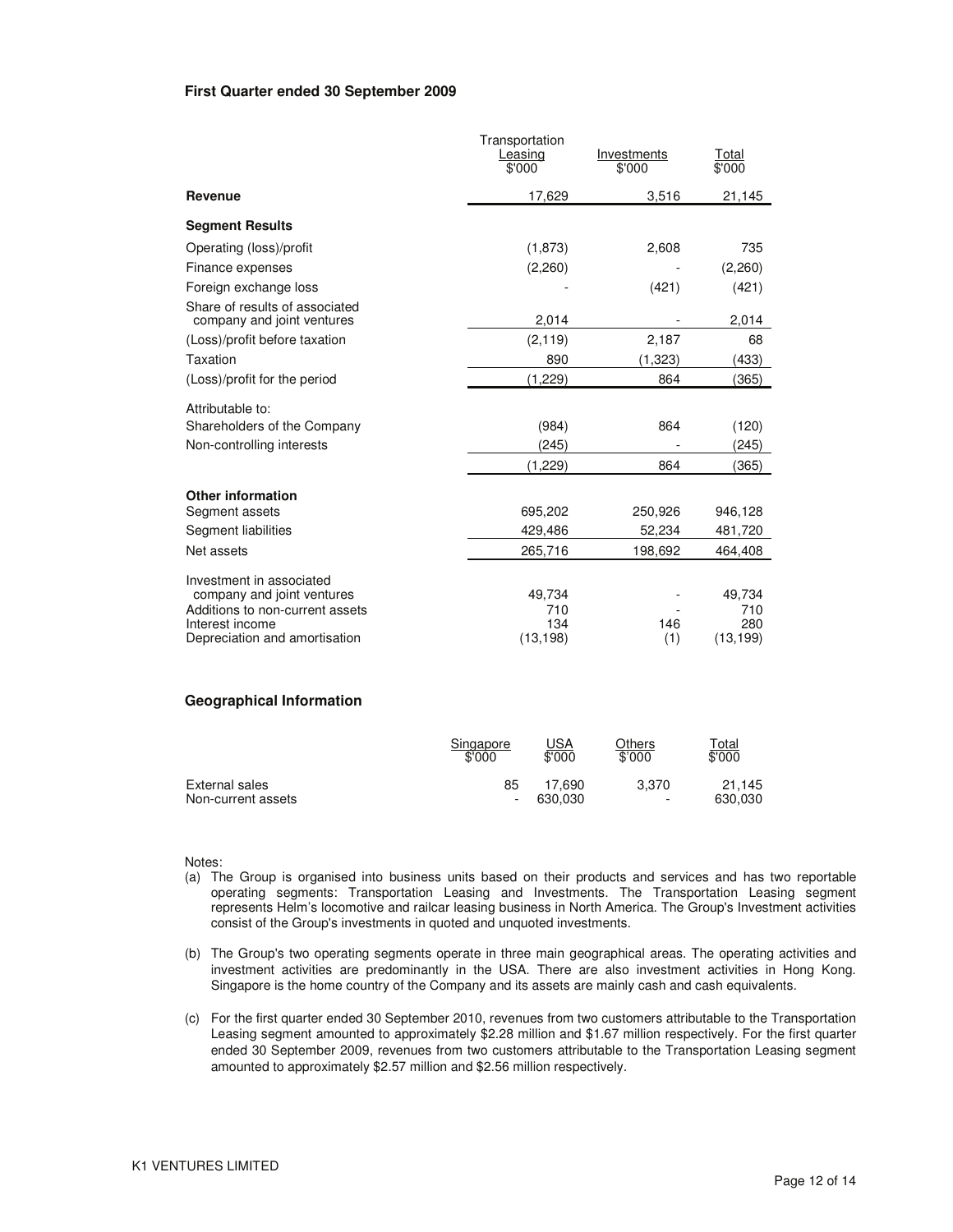## **15. REVIEW OF SEGMENT PERFORMANCE**

Not applicable.

## **16. INTERESTED PERSON TRANSACTIONS**

|                                        | Aggregate value of all  |                              |                        |           |  |
|----------------------------------------|-------------------------|------------------------------|------------------------|-----------|--|
|                                        | interested person       |                              |                        |           |  |
|                                        | transactions during the |                              |                        |           |  |
|                                        |                         | financial year under         |                        |           |  |
|                                        | review (excluding       |                              | Aggregate value of all |           |  |
|                                        |                         | transactions less than       | interested person      |           |  |
|                                        |                         | \$100,000 and                | transactions conducted |           |  |
|                                        |                         | transactions conducted       | under a shareholders'  |           |  |
|                                        |                         | under shareholders'          | mandate pursuant to    |           |  |
|                                        |                         | mandate pursuant to          | Rule 920 of the SGX    |           |  |
| Name of Interested Person              | <b>Rule 920)</b>        |                              | Listing Manual.        |           |  |
|                                        | 1 Jul 10                | 1 Jul 09                     | 1 Jul 10               | 1 Jul 09  |  |
|                                        | to                      | to                           | to                     | to        |  |
|                                        | 30 Sep 10               | 30 Sep 09                    | 30 Sep 10              | 30 Sep 09 |  |
|                                        | \$'000                  | \$'000                       | \$'000                 | \$'000    |  |
|                                        |                         |                              |                        |           |  |
| <b>General Transactions</b>            |                         |                              |                        |           |  |
| <b>KCL Group</b>                       | ۰                       |                              | 576                    | 575       |  |
| <b>Greenstreet Partners</b>            |                         |                              | 813                    | 863       |  |
|                                        |                         |                              |                        |           |  |
| <b>Corporate Treasury Transactions</b> |                         |                              |                        |           |  |
| <b>KCL Group</b>                       | ۰                       | $\qquad \qquad \blacksquare$ | 98,721                 | 104,368   |  |
|                                        |                         |                              |                        |           |  |
| Total                                  |                         |                              | 100,110                | 105,806   |  |
|                                        |                         |                              |                        |           |  |

## **BY ORDER OF THE BOARD**

Kenny Lee Company Secretary 12 November 2010